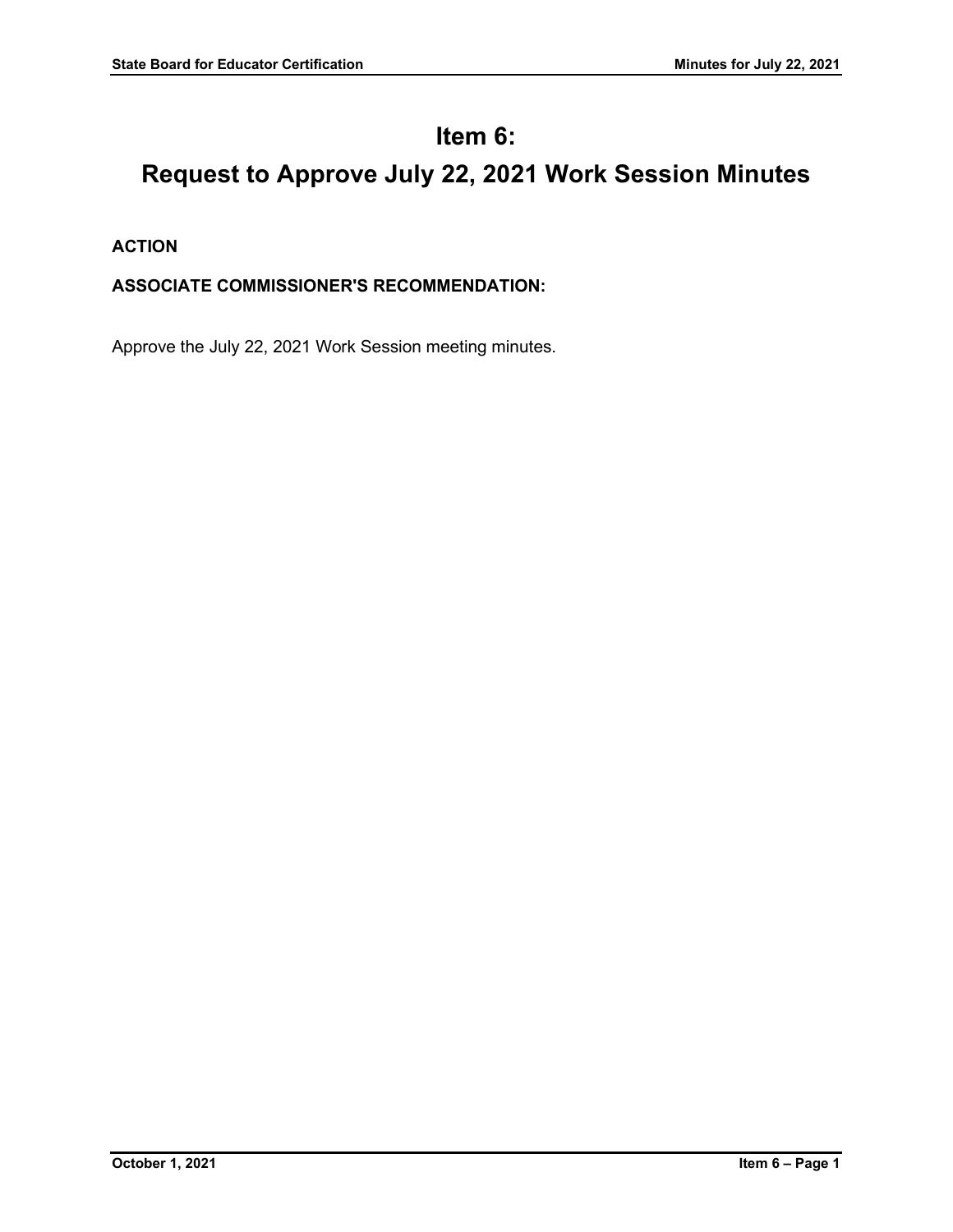### **STATE BOARD FOR EDUCATOR CERTIFICATION WORK SESSION AGENDA JULY 22, 2021 AT 1:00 PM**

### **1701 N. CONGRESS AVE. ROOM 1-104**

**The Board will meet in open session and after determining the presence of a quorum, discuss the following agenda items:**

#### **Moment of Silence**

#### **Pledge of Allegiance**

#### **1. Call to Order**

The State Board for Educator Certification (SBEC) convened its work session at 1:00 PM on Thursday, July 22, 2021.

Present: Dr. Robert Brescia, Ms. Rohanna Brooks-Sykes, Mr. Tommy Coleman, Ms. Julia Dvorak, Dr. Veronica Galvan, Mr. Rex Gore, Ms. Melissa Isaacs, Dr. John Kelly, Mr. Andrew Kim, Dr. Andrew Lofters, Ms. Courtney MacDonald, Ms. Shareefah Mason, Ms. Kelvey Oeser, Ms. Alma Rodriguez, and Ms. Jean Streepey.

#### **2. Welcome and Overview**

Ms. Brooks-Sykes welcomed the members to the work session to allow the Board the opportunity to dig deeper into their rules regarding educator conduct and disciplinary cases. She reminded the members that the work session was requested by the Board to focus solely on that topic to obtain a better understanding of SBEC's rules and to provide staff with any guidance where they may want to make some updates to those rules.

#### **3. Review SBEC Mission, Core Principles, and Policy Regarding Educator Conduct**

Associate Commissioner Emily Garcia presented this item to the Board. Ms. Garcia welcomed the Board and staff to the work session and provided data related to the impact of the COVID-19 pandemic on student achievement in Texas. She also provided data linking the work of the SBEC to actions intended to improve student outcomes across the state.

#### **4. Review SBEC Educator's Code of Ethics**

Mr. Rodriguez presented this item to the Board. He walked through the SBEC investigation and litigation process and presented the volume of cases opened in each category of the Code of Ethics (COE). Mr. Rodriguez asked the Board for feedback regarding prioritization of certain types of COE allegations, as well as which factors staff should use to evaluate reports of COE violations. Mr. Rodriguez provided examples of allegations that fell into the categories of "misappropriation of funds" and "discrimination and harassment." The distributed materials also included examples of allegations involving "falsification of records